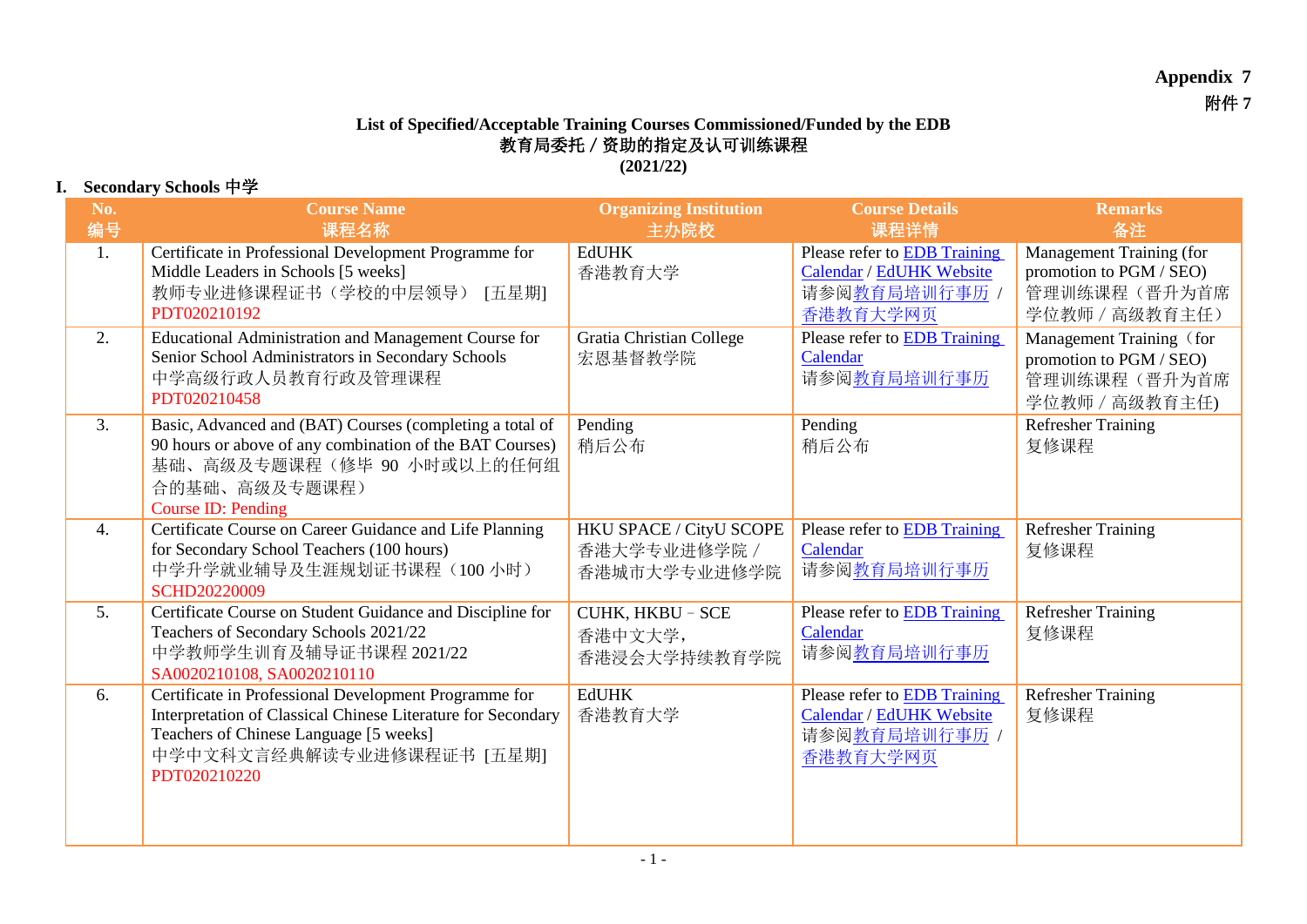| No.<br>编号 | <b>Course Name</b><br>课程名称                                                                                                                                                                           | <b>Organizing Institution</b><br>主办院校 | <b>Course Details</b><br>课程详情                                                                       | <b>Remarks</b><br>备注              |
|-----------|------------------------------------------------------------------------------------------------------------------------------------------------------------------------------------------------------|---------------------------------------|-----------------------------------------------------------------------------------------------------|-----------------------------------|
| 7.        | Certificate in Professional Development Programme for<br>Secondary School Teachers (Mathematics Teaching)<br>[5 weeks]<br>中学教师专业进修课程证书(数学教学) [五星期]<br>PDT020210224                                   | <b>EdUHK</b><br>香港教育大学                | Please refer to <b>EDB</b> Training<br>Calendar / EdUHK Website<br>请参阅教育局培训行事历 /<br>香港教育大学网页        | <b>Refresher Training</b><br>复修课程 |
| 8.        | Certificate in Professional Development Programme for<br>Teachers (Catering for Diverse Learning Needs) -<br><b>Advanced Level</b><br>教师专业进修课程证书(照顾不同学习需要) - 深造班<br>SE0020220102                     | <b>EdUHK</b><br>香港教育大学                | Please refer to EDB Training<br>Calendar / EdUHK Website<br>请参阅教育局培训行事历 /<br>香港教育大学网页               | <b>Refresher Training</b><br>复修课程 |
| 9.        | Certificate in Professional Development Programme on<br>Communication, Mediation and Complaint Management<br>[5 weeks]<br>教师专业进修课程证书(沟通、调解与投诉管理)<br>[五星期]<br>PDT020210199                            | <b>EdUHK</b><br>香港教育大学                | Please refer to <b>EDB</b> Training<br>Calendar / EdUHK Website<br>请参阅教育局培训行事历 /<br>香港教育大学网页        | <b>Refresher Training</b><br>复修课程 |
| 10.       | Certificate in Professional Development Programme on<br>Effective Lesson Observation and Evaluation - A Whole<br>School Approach [5 weeks]<br>教师专业进修课程证书(有效的观课与评课 - 以学校为<br>本位)[五星期]<br>PDT020210191 | <b>EdUHK</b><br>香港教育大学                | <b>Please refer to EDB Training</b><br><b>Calendar / EdUHK Website</b><br>请参阅教育局培训行事历 /<br>香港教育大学网页 | <b>Refresher Training</b><br>复修课程 |
| 11.       | Certificate in Professional Development Programme on<br>e-Learning in Secondary Chinese Language [5 weeks]<br>教师专业进修课程证书(中学中文科的电子学习)<br>[五星期]<br>PDT020210240                                        | <b>EdUHK</b><br>香港教育大学                | Please refer to EDB Training<br>Calendar / EdUHK Website<br>请参阅教育局培训行事历 /<br>香港教育大学网页               | <b>Refresher Training</b><br>复修课程 |
| 12.       | Certificate in Professional Development Programme on<br>e-Learning in Secondary English [5 weeks]<br>教师专业进修课程证书(中学英文的电子学习)[五星期]<br>PDT020210313                                                      | <b>EdUHK</b><br>香港教育大学                | Please refer to EDB Training<br>Calendar / EdUHK Website<br>请参阅教育局培训行事历 /<br>香港教育大学网页               | <b>Refresher Training</b><br>复修课程 |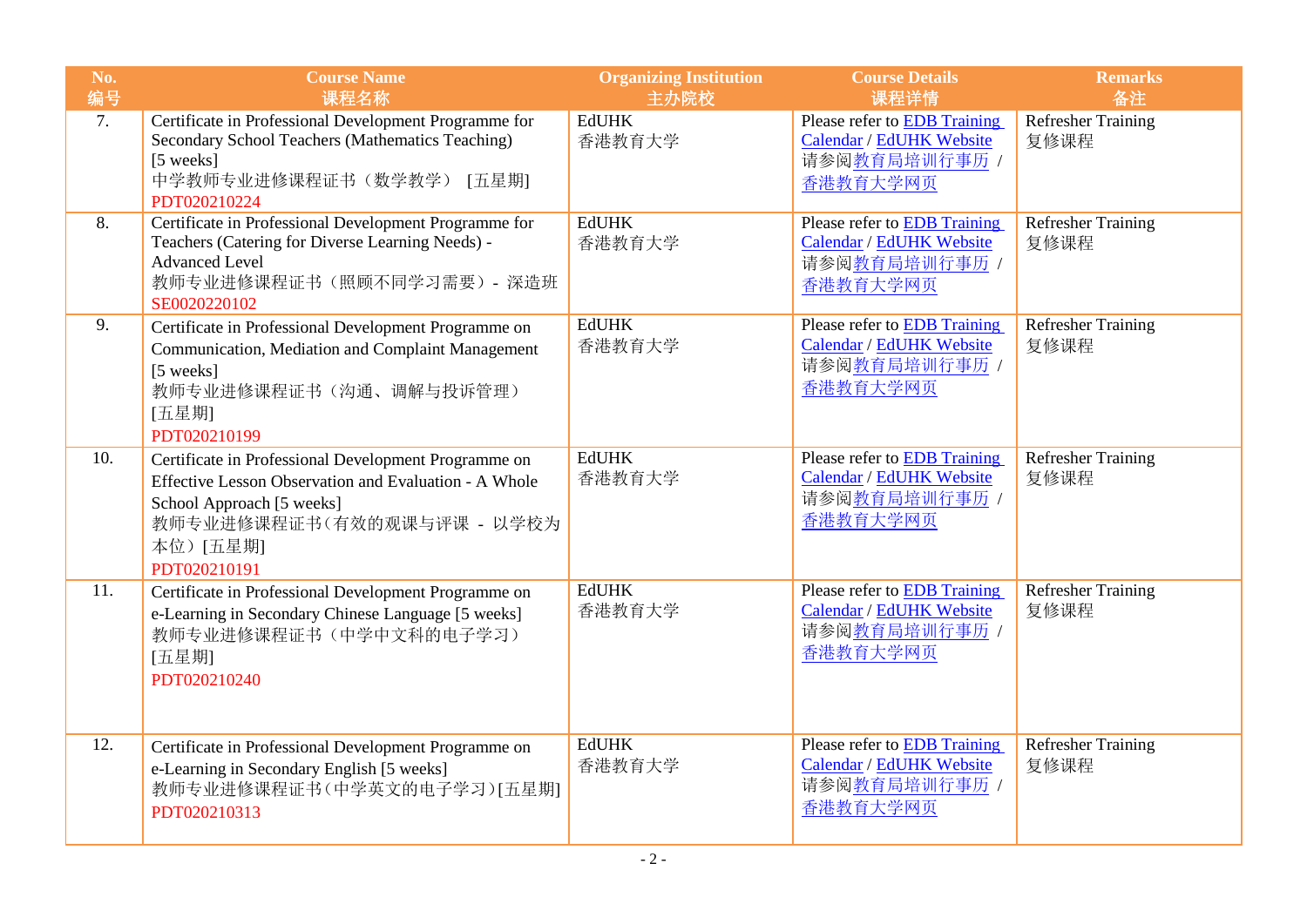| No.<br>编号 | <b>Course Name</b><br>课程名称                                                                                                                                                                                                     | <b>Organizing Institution</b><br>主办院校 | <b>Course Details</b><br>课程详情                                                                | <b>Remarks</b><br>备注              |
|-----------|--------------------------------------------------------------------------------------------------------------------------------------------------------------------------------------------------------------------------------|---------------------------------------|----------------------------------------------------------------------------------------------|-----------------------------------|
| 13.       | Certificate in Professional Development Programme on<br>e-Learning in Secondary Mathematics [5 weeks]<br>教师专业进修课程证书(中学数学的电子学习)[五星期]<br>PDT020210231                                                                            | <b>EdUHK</b><br>香港教育大学                | Please refer to EDB Training<br>Calendar / EdUHK Website<br>请参阅教育局培训行事历 /<br>香港教育大学网页        | <b>Refresher Training</b><br>复修课程 |
| 14.       | Certificate in Professional Development Programme on<br>Enhancing Curriculum Planning and Teaching of Life and<br>Society in Junior Secondary Curriculum [5 weeks]<br>教师专业进修课程证书(初中「生活与社会」课程设计<br>与教学模式) [五星期]<br>PDT020210226 | <b>EdUHK</b><br>香港教育大学                | Please refer to <b>EDB</b> Training<br>Calendar / EdUHK Website<br>请参阅教育局培训行事历 /<br>香港教育大学网页 | <b>Refresher Training</b><br>复修课程 |
| 15.       | Certificate in Professional Development Programme on<br>Integrating Self-directed Learning in Classroom Pedagogy<br>[5 weeks]<br>教师专业进修课程证书(发展有效「自主学习」课堂教<br>学模式)[五星期]<br>PDT020210201                                         | <b>EdUHK</b><br>香港教育大学                | Please refer to EDB Training<br>Calendar / EdUHK Website<br>请参阅教育局培训行事历 /<br>香港教育大学网页        | <b>Refresher Training</b><br>复修课程 |
| 16.       | Certificate in Professional Development Programme on<br>Knowledge Management for Enhancing School<br>Development [5 weeks]<br>教师专业进修课程证书(知识管理与学校发展)<br>[五星期]<br>PDT020210195                                                   | <b>EdUHK</b><br>香港教育大学                | Please refer to EDB Training<br>Calendar / EdUHK Website<br>请参阅教育局培训行事历 /<br>香港教育大学网页        | Refresher Training<br>复修课程        |
| 17.       | Certificate in Professional Development Programme on<br>Life Planning Education and Career Guidance [5 weeks]<br>教师专业进修课程证书(生涯规划与事业辅导)[五星期]<br>PDT020210198                                                                    | <b>EdUHK</b><br>香港教育大学                | Please refer to EDB Training<br>Calendar / EdUHK Website<br>请参阅教育局培训行事历 /<br>香港教育大学网页        | <b>Refresher Training</b><br>复修课程 |
| 18.       | Certificate in Professional Development Programme on<br>New Paradigm of Learning and Teaching in Physical<br>Education [5 weeks]<br>教师专业进修课程证书(体育学与教之新发展范例)<br>[五星期]<br>PDT020210228                                           | <b>EdUHK</b><br>香港教育大学                | Please refer to EDB Training<br>Calendar / EdUHK Website<br>请参阅教育局培训行事历 /<br>香港教育大学网页        | <b>Refresher Training</b><br>复修课程 |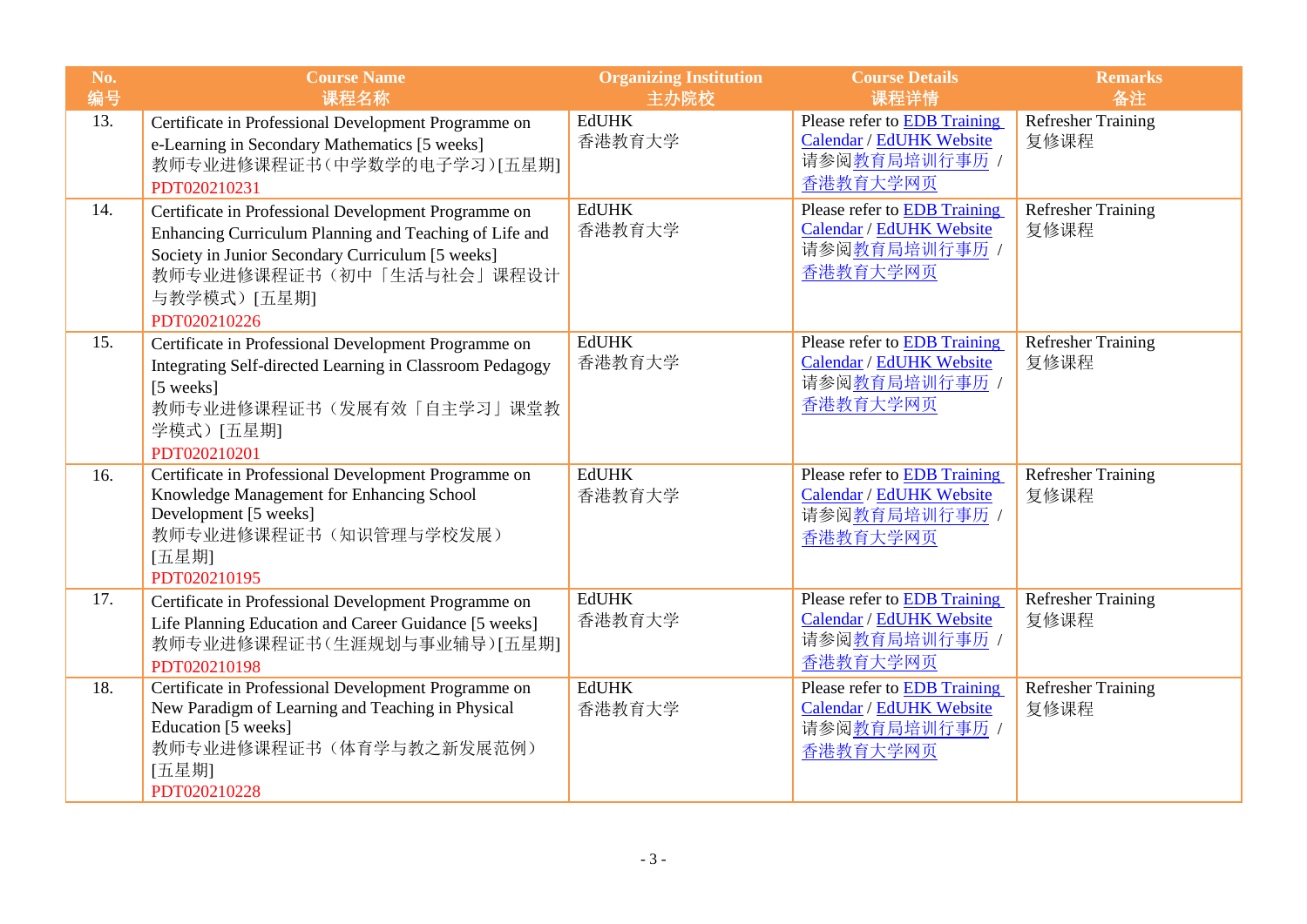| No.<br>编号 | <b>Course Name</b><br>课程名称                                                                                                                                                                                                                          | <b>Organizing Institution</b><br>主办院校 | <b>Course Details</b><br>课程详情                                                                | <b>Remarks</b><br>备注              |
|-----------|-----------------------------------------------------------------------------------------------------------------------------------------------------------------------------------------------------------------------------------------------------|---------------------------------------|----------------------------------------------------------------------------------------------|-----------------------------------|
| 19.       | Certificate in Professional Development Programme on<br>Organization and Management of Life-wide Learning<br>Activities [5 weeks]<br>教师专业进修课程证书(全方位学习的组织与管理)<br>[五星期]<br>PDT020210202                                                               | <b>EdUHK</b><br>香港教育大学                | Please refer to EDB Training<br>Calendar / EdUHK Website<br>请参阅教育局培训行事历 /<br>香港教育大学网页        | <b>Refresher Training</b><br>复修课程 |
| 20.       | Certificate in Professional Development Programme on<br>Positive Psychology in School Settings: Promoting Mental<br>Health and Creating Positive Learning Environment<br>[5 weeks]<br>教师专业进修课程证书(校园正向心理学: 推广精神健<br>康及建构正面学习环境)[五星期]<br>PDT020210196 | <b>EdUHK</b><br>香港教育大学                | Please refer to EDB Training<br>Calendar / EdUHK Website<br>请参阅教育局培训行事历 /<br>香港教育大学网页        | <b>Refresher Training</b><br>复修课程 |
| 21.       | Certificate in Professional Development Programme on<br>Practical Legal Knowledge for Schools [5 weeks]<br>教师专业进修课程证书(学校的实用法律知识)<br>[五星期]<br>PDT020210194                                                                                           | <b>EdUHK</b><br>香港教育大学                | Please refer to EDB Training<br>Calendar / EdUHK Website<br>请参阅教育局培训行事历 /<br>香港教育大学网页        | <b>Refresher Training</b><br>复修课程 |
| 22.       | Certificate in Professional Development Programme on<br>Prevention and Handling of Unruly and Delinquent<br>Behaviours in Schools [5 weeks]<br>教师专业进修课程证书(预防及处理青少年校内违规与<br>违法行为) [五星期]<br>PDT020210193                                              | <b>EdUHK</b><br>香港教育大学                | Please refer to <b>EDB</b> Training<br>Calendar / EdUHK Website<br>请参阅教育局培训行事历 /<br>香港教育大学网页 | <b>Refresher Training</b><br>复修课程 |
| 23.       | Certificate in Professional Development Programme on<br>School Improvement and Leadership [5 weeks]<br>教师专业进修课程证书(学校改进与领导)[五星期]<br>PDT020210200                                                                                                     | <b>EdUHK</b><br>香港教育大学                | Please refer to <b>EDB</b> Training<br>Calendar / EdUHK Website<br>请参阅教育局培训行事历 /<br>香港教育大学网页 | <b>Refresher Training</b><br>复修课程 |
| 24.       | Certificate in Professional Development Programme on<br>STEM in Physical Education [5 weeks]<br>教师专业进修课程证书(体育学与教之科学、科技、工<br>程及数学范畴)[五星期]<br>PDT020210234                                                                                            | <b>EdUHK</b><br>香港教育大学                | Please refer to <b>EDB</b> Training<br>Calendar / EdUHK Website<br>请参阅教育局培训行事历 /<br>香港教育大学网页 | <b>Refresher Training</b><br>复修课程 |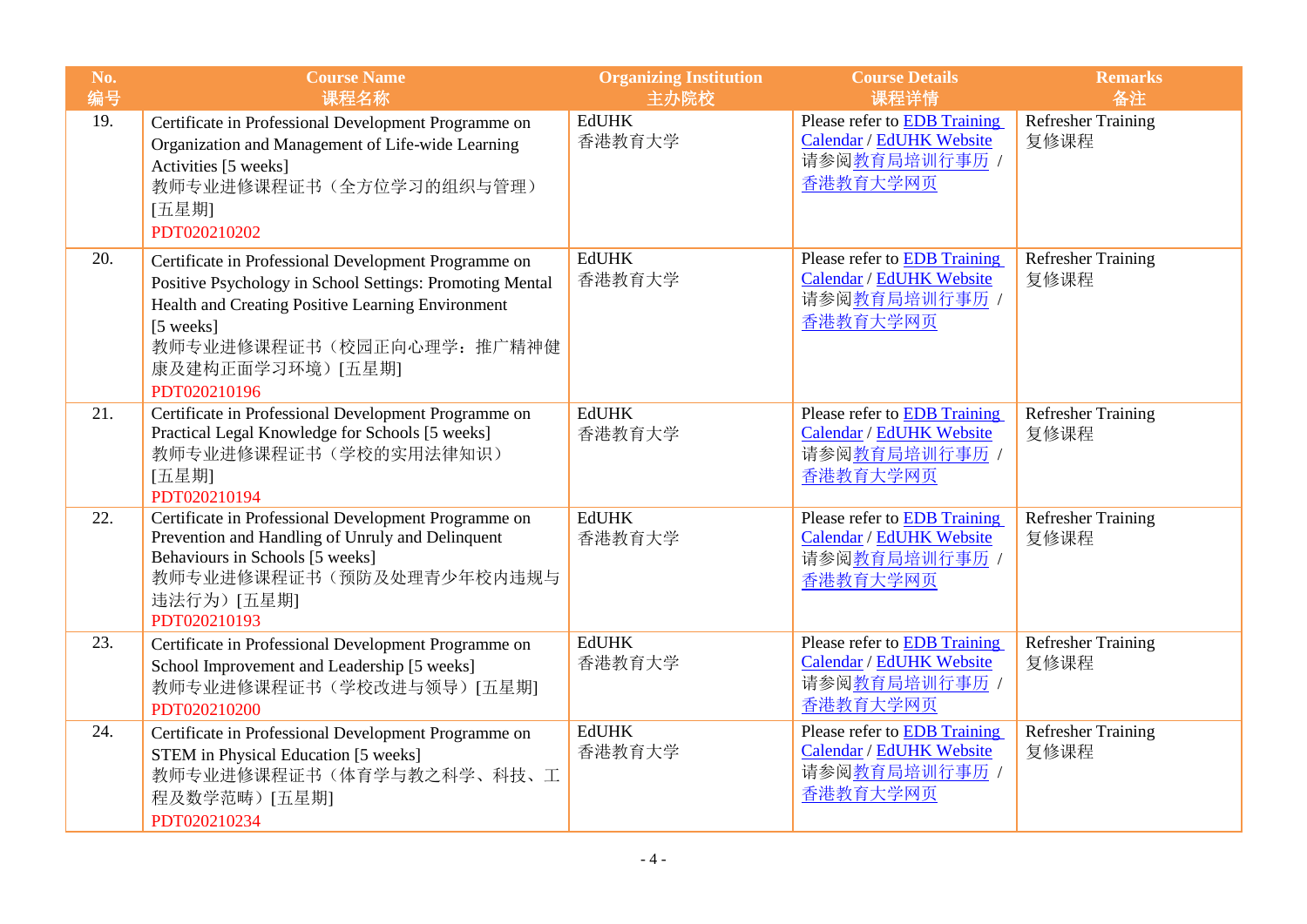| No.<br>编号 | <b>Course Name</b><br>课程名称                                                                                                                                                                  | <b>Organizing Institution</b><br>主办院校 | <b>Course Details</b><br>课程详情                                                                        | <b>Remarks</b><br>备注              |
|-----------|---------------------------------------------------------------------------------------------------------------------------------------------------------------------------------------------|---------------------------------------|------------------------------------------------------------------------------------------------------|-----------------------------------|
| 25.       | Certificate in Professional Development Programme on the<br>Teaching of Chinese Language for Non-Chinese Speaking<br>Students [5 weeks]<br>为非华语学生而设的中国语文教学专业进修课程证书<br>[五星期]<br>PDT020210217 | <b>EdUHK</b><br>香港教育大学                | Please refer to EDB Training<br>Calendar / EdUHK Website<br>请参阅教育局培训行事历 /<br>香港教育大学网页                | <b>Refresher Training</b><br>复修课程 |
| 26.       | Diploma Course in Teacher Librarianship (2021-23)<br>(Secondary)<br>2021-23 年度学校图书馆主任文凭课程(中学)<br>Course ID: Nil                                                                             | <b>HKU SPACE</b><br>香港大学专业进修学院        | Please refer to EDBCM<br>97/2021 / HKU SPACE<br>Website<br>请参阅教育局通函第<br>97/2021 号 / 香港大学专业<br>进修学院网页 | <b>Refresher Training</b><br>复修课程 |
| 27.       | Professional Development Course for Secondary School<br><b>Graduate Teachers</b><br>中学学位教师专业培训课程<br>PDT020210415                                                                            | <b>CUHK</b><br>香港中文大学                 | Please refer to <b>EDB</b> Training<br>Calendar<br>请参阅教育局培训行事历                                       | <b>Refresher Training</b><br>复修课程 |
| 28.       | Training Course for Special School Teachers<br>特殊学校教师培训课程<br>SE0020220014                                                                                                                   | <b>EdUHK</b><br>香港教育大学                | Please refer to <b>EDB</b> Training<br>Calendar / EdUHK Website<br>请参阅教育局培训行事历 /<br>香港教育大学网页         | <b>Refresher Training</b><br>复修课程 |

Note: To attain Certification for Principalship, aspiring principals must satisfy the following criteria within a two-year process:

- (i) Successful completion of the needs analysis;
- (ii) Successful completion of the Preparation for Principalship course; and
- (iii) Fulfilling requirements for the professional development portfolio.

For detailed information, please refer to the Education Bureau Circular (EDBC) No. 2/2019. Besides, relevant course details are/will be announced in EDB Training Calendar.

注: 拟任校长必须在两年的校长资格认证程序期内,符合以下的要求方可取得校长资格认证:

- (i) 成功完成专业发展需要分析;
- (ii) 成功完成拟任校长课程;及
- (iii) 符合专业发展资料册的要求。

详情请参阅教育局通告第 2/2019 号,而相关课程资料则会在教育局培训行事历公布。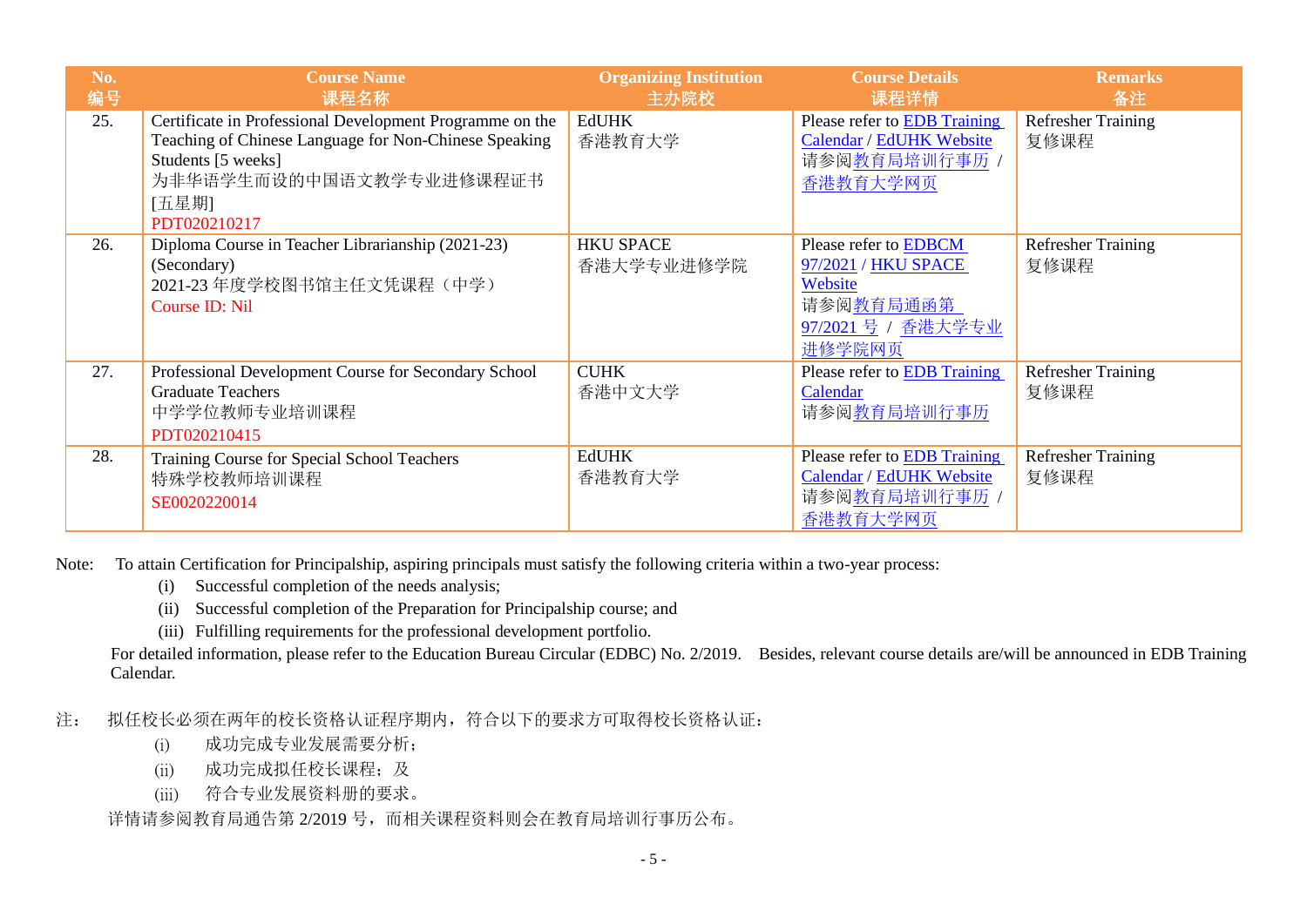## **II. Primary Schools** 小学

| No.<br>编号 | <b>Course Name</b><br>课程名称                                                                                                                                                                          | <b>Organizing Institution</b><br>主办院校       | <b>Course Details</b><br>课程详情                                                                       | <b>Remarks</b><br>备注                                                             |
|-----------|-----------------------------------------------------------------------------------------------------------------------------------------------------------------------------------------------------|---------------------------------------------|-----------------------------------------------------------------------------------------------------|----------------------------------------------------------------------------------|
| 1.        | Certificate in Professional Development Programme for<br>Middle Leaders in Schools [5 weeks]<br>教师专业进修课程证书(学校的中层领导)[五星期]<br>PDT020210192                                                            | <b>EdUHK</b><br>香港教育大学                      | Please refer to EDB Training<br>Calendar / EdUHK Website<br>请参阅教育局培训行事历<br>香港教育大学网页                 | Management Training (for<br>promotion to SPSM)<br>管理训练课程(晋升为高级<br>小学学位教师)        |
| 2.        | Leadership Development Programme for Middle Leaders of<br><b>Primary Schools</b><br>小学中层人员领导培训课程<br>PDT020210459                                                                                    | <b>Gratia Christian College</b><br>宏恩基督教学院  | Please refer to EDB Training<br>Calendar<br>请参阅教育局培训行事历                                             | <b>Management Training (for</b><br>promotion to SPSM)<br>管理训练课程(晋升为高级<br>小学学位教师) |
| 3.        | Basic, Advanced and Thematic (BAT) Courses (completing a<br>total of 90 hours or above of any combination of the BAT<br>Courses)<br>基础、高级及专题课程(修毕90小时或以上的任何组合<br>的基础、高级及专题课程)<br>Course ID: Pending | Pending<br>稍后公布                             | Pending<br>稍后公布                                                                                     | <b>Refresher Training</b><br>复修课程                                                |
| 4.        | Certificate Course on Student Guidance and Discipline for<br>Teachers of Primary Schools 2021/22<br>小学教师学生训育及辅导证书课程 2021/22<br>SA0020210107, SA0020210109                                           | CUHK, HKBU - SCE<br>香港中文大学,<br>香港浸会大学持续教育学院 | Please refer to <b>EDB</b> Training<br>Calendar<br>请参阅教育局培训行事历                                      | <b>Refresher Training</b><br>复修课程                                                |
| 5.        | Certificate in Professional Development Programme for<br>Primary School Teachers (Mathematics Teaching) [5 weeks]<br>小学教师专业进修课程证书(数学教学)[五星期]<br>PDT020210223                                        | <b>EdUHK</b><br>香港教育大学                      | Please refer to <b>EDB</b> Training<br>Calendar / EdUHK Website<br>请参阅教育局培训行事历 /<br>香港教育大学网页        | <b>Refresher Training</b><br>复修课程                                                |
| 6.        | Certificate in Professional Development Programme for<br>Teachers (Catering for Diverse Learning Needs)<br>- Advanced Level<br>教师专业进修课程证书(照顾不同学习需要) - 深造班<br>SE0020220102                           | <b>EdUHK</b><br>香港教育大学                      | Please refer to EDB Training<br>Calendar / EdUHK Website<br>请参阅教育局培训行事历 /<br>香港教育大学网页               | <b>Refresher Training</b><br>复修课程                                                |
| 7.        | Certificate in Professional Development Programme in Music<br>Education [5 weeks]<br>教师专业进修课程证书(音乐教育)[五星期]<br>PDT020210235                                                                          | <b>EdUHK</b><br>香港教育大学                      | Please refer to <b>EDB</b> Training<br><b>Calendar / EdUHK Website</b><br>请参阅教育局培训行事历 /<br>香港教育大学网页 | <b>Refresher Training</b><br>复修课程                                                |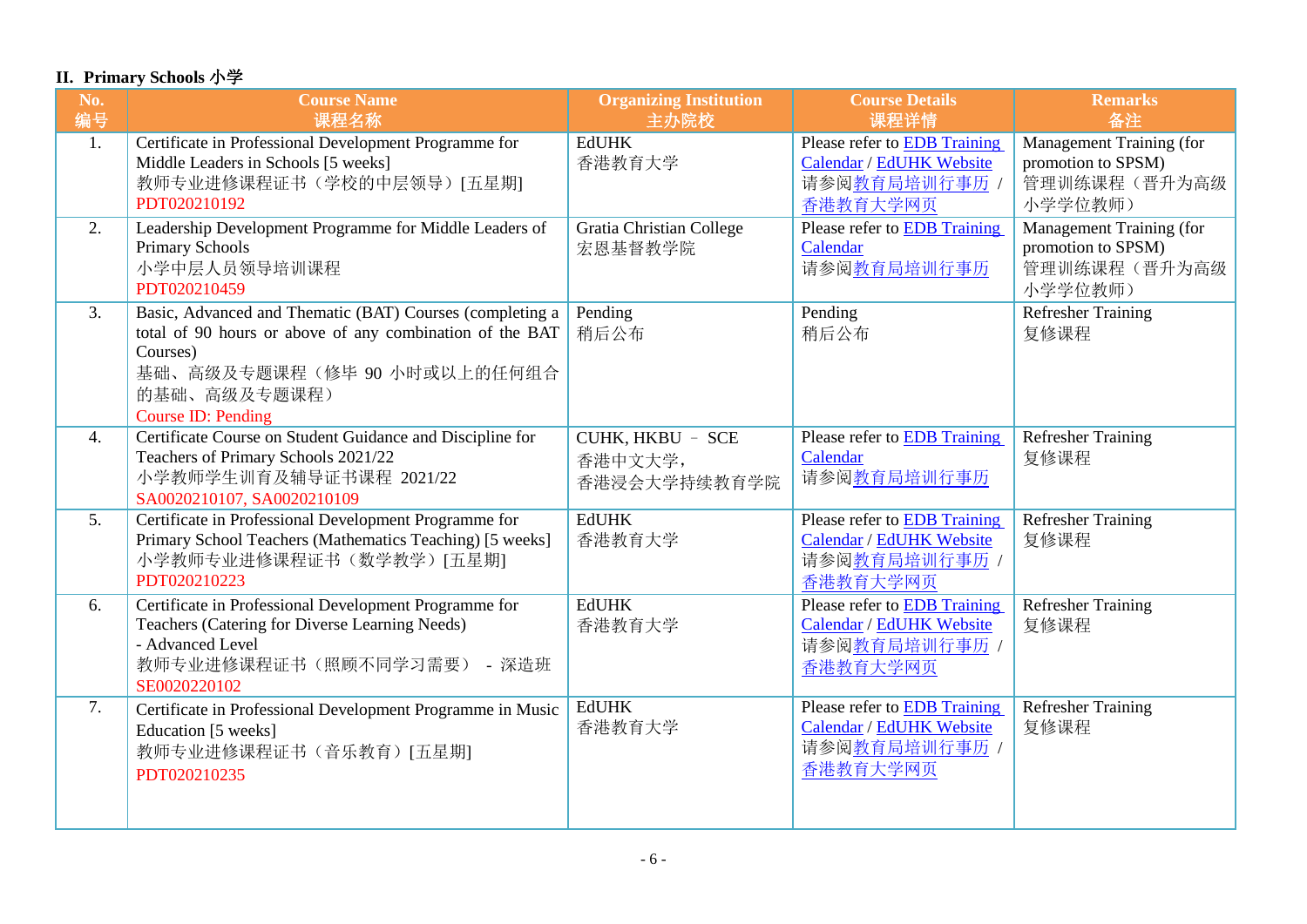| No.<br>编号 | <b>Course Name</b><br>课程名称                                                                                                                                                                                            | <b>Organizing Institution</b><br>主办院校 | <b>Course Details</b><br>课程详情                                                                | <b>Remarks</b><br>备注              |
|-----------|-----------------------------------------------------------------------------------------------------------------------------------------------------------------------------------------------------------------------|---------------------------------------|----------------------------------------------------------------------------------------------|-----------------------------------|
| 8.        | Certificate in Professional Development Programme in<br>Visual Arts Teaching in Primary Schools [5 weeks]<br>教师专业进修课程证书(小学视觉艺术科的教学)<br>[五星期]<br>PDT020210236                                                          | <b>EdUHK</b><br>香港教育大学                | Please refer to <b>EDB</b> Training<br>Calendar / EdUHK Website<br>请参阅教育局培训行事历 /<br>香港教育大学网页 | Refresher Training<br>复修课程        |
| 9.        | Certificate in Professional Development Programme on<br>Coding Mobile Apps for Computational Thinking<br>Development [5 weeks]<br>教师专业进修课程证书(编写流动应用程式发展运算思<br>维)[五星期]<br>PDT020210232                                 | <b>EdUHK</b><br>香港教育大学                | Please refer to EDB Training<br>Calendar / EdUHK Website<br>请参阅教育局培训行事历 /<br>香港教育大学网页        | <b>Refresher Training</b><br>复修课程 |
| 10.       | Certificate in Professional Development Programme on<br>Communication, Mediation and Complaint Management<br>[5 weeks]<br>教师专业进修课程证书(沟通、调解与投诉管理)<br>[五星期]<br>PDT020210199                                             | <b>EdUHK</b><br>香港教育大学                | <b>Please refer to EDB Training</b><br>Calendar / EdUHK Website<br>请参阅教育局培训行事历 /<br>香港教育大学网页 | <b>Refresher Training</b><br>复修课程 |
| 11.       | Certificate in Professional Development Programme on<br>Curriculum Design, Pedagogy and Assessment for STEM<br>Education in Primary Schools [5 weeks]<br>教师专业进修课程证书(小学 STEM 教育的课程设计、教<br>学法及评估) [五星期]<br>PDT020210233 | <b>EdUHK</b><br>香港教育大学                | Please refer to EDB Training<br>Calendar / EdUHK Website<br>请参阅教育局培训行事历 /<br>香港教育大学网页        | <b>Refresher Training</b><br>复修课程 |
| 12.       | Certificate in Professional Development Programme on<br>Development of School-based Mathematics Learning and<br>Curriculum [5 weeks]<br>教师专业进修课程证书(校本数学学习与课程设计)<br>[五星期]<br>PDT020210227                              | <b>EdUHK</b><br>香港教育大学                | Please refer to EDB Training<br>Calendar / EdUHK Website<br>请参阅教育局培训行事历 /<br>香港教育大学网页        | <b>Refresher Training</b><br>复修课程 |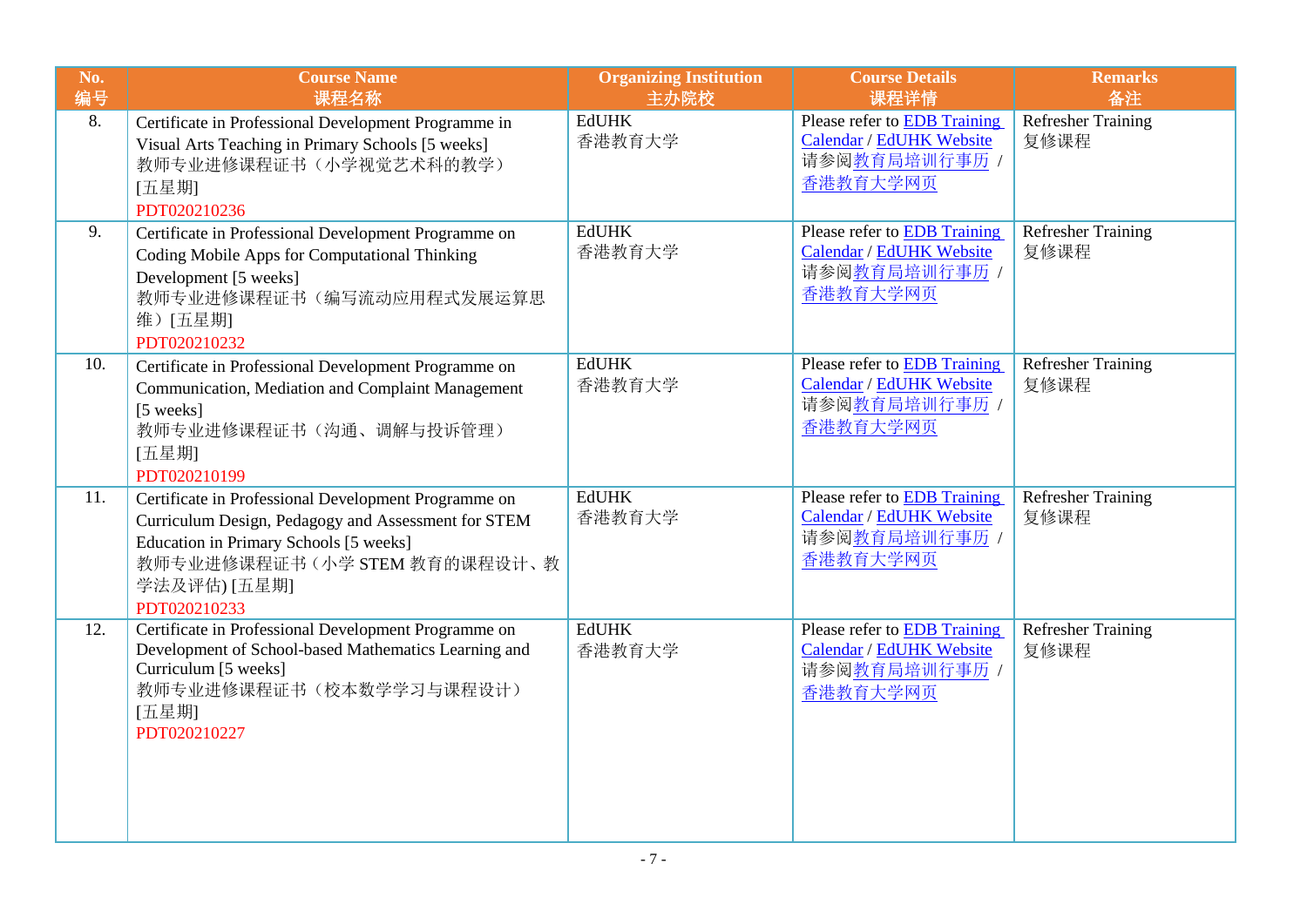| No.<br>编号 | <b>Course Name</b><br>课程名称                                                                                                                                                                           | <b>Organizing Institution</b><br>主办院校 | <b>Course Details</b><br>课程详情                                                                | <b>Remarks</b><br>备注              |
|-----------|------------------------------------------------------------------------------------------------------------------------------------------------------------------------------------------------------|---------------------------------------|----------------------------------------------------------------------------------------------|-----------------------------------|
| 13.       | Certificate in Professional Development Programme on<br>Effective Lesson Observation and Evaluation - A Whole<br>School Approach [5 weeks]<br>教师专业进修课程证书(有效的观课与评课 - 以学校为<br>本位)[五星期]<br>PDT020210191 | <b>EdUHK</b><br>香港教育大学                | Please refer to EDB Training<br>Calendar / EdUHK Website<br>请参阅教育局培训行事历 /<br>香港教育大学网页        | <b>Refresher Training</b><br>复修课程 |
| 14.       | Certificate in Professional Development Programme on<br>e-Learning in Primary Chinese Language [5 weeks]<br>教师专业进修课程证书(小学中文科的电子学习)<br>[五星期]<br>PDT020210239                                          | <b>EdUHK</b><br>香港教育大学                | Please refer to <b>EDB</b> Training<br>Calendar / EdUHK Website<br>请参阅教育局培训行事历 /<br>香港教育大学网页 | <b>Refresher Training</b><br>复修课程 |
| 15.       | Certificate in Professional Development Programme on<br>e-Learning in Primary English [5 weeks]<br>教师专业进修课程证书(小学英文的电子学习)[五星期]<br>PDT020210237                                                        | <b>EdUHK</b><br>香港教育大学                | Please refer to <b>EDB</b> Training<br>Calendar / EdUHK Website<br>请参阅教育局培训行事历 /<br>香港教育大学网页 | <b>Refresher Training</b><br>复修课程 |
| 16.       | Certificate in Professional Development Programme on<br>e-Learning in Primary Mathematics [5 weeks]<br>教师专业进修课程证书(小学数学的电子学习)[五星期]<br>PDT020210230                                                    | <b>EdUHK</b><br>香港教育大学                | Please refer to EDB Training<br>Calendar / EdUHK Website<br>请参阅教育局培训行事历 /<br>香港教育大学网页        | <b>Refresher Training</b><br>复修课程 |
| 17.       | Certificate in Professional Development Programme on<br>e-Learning in Primary Schools [5 weeks]<br>小学教师专业进修课程证书(小学的电子学习)[五星期]<br>PDT020210225                                                        | <b>EdUHK</b><br>香港教育大学                | Please refer to EDB Training<br>Calendar / EdUHK Website<br>请参阅教育局培训行事历 /<br>香港教育大学网页        | Refresher Training<br>复修课程        |
| 18.       | Certificate in Professional Development Programme on<br>Integrating Self-directed Learning in Classroom Pedagogy<br>[5 weeks]<br>教师专业进修课程证书(发展有效「自主学习」课堂教学<br>模式) [五星期]<br>PDT020210201              | <b>EdUHK</b><br>香港教育大学                | Please refer to EDB Training<br>Calendar / EdUHK Website<br>请参阅教育局培训行事历 /<br>香港教育大学网页        | <b>Refresher Training</b><br>复修课程 |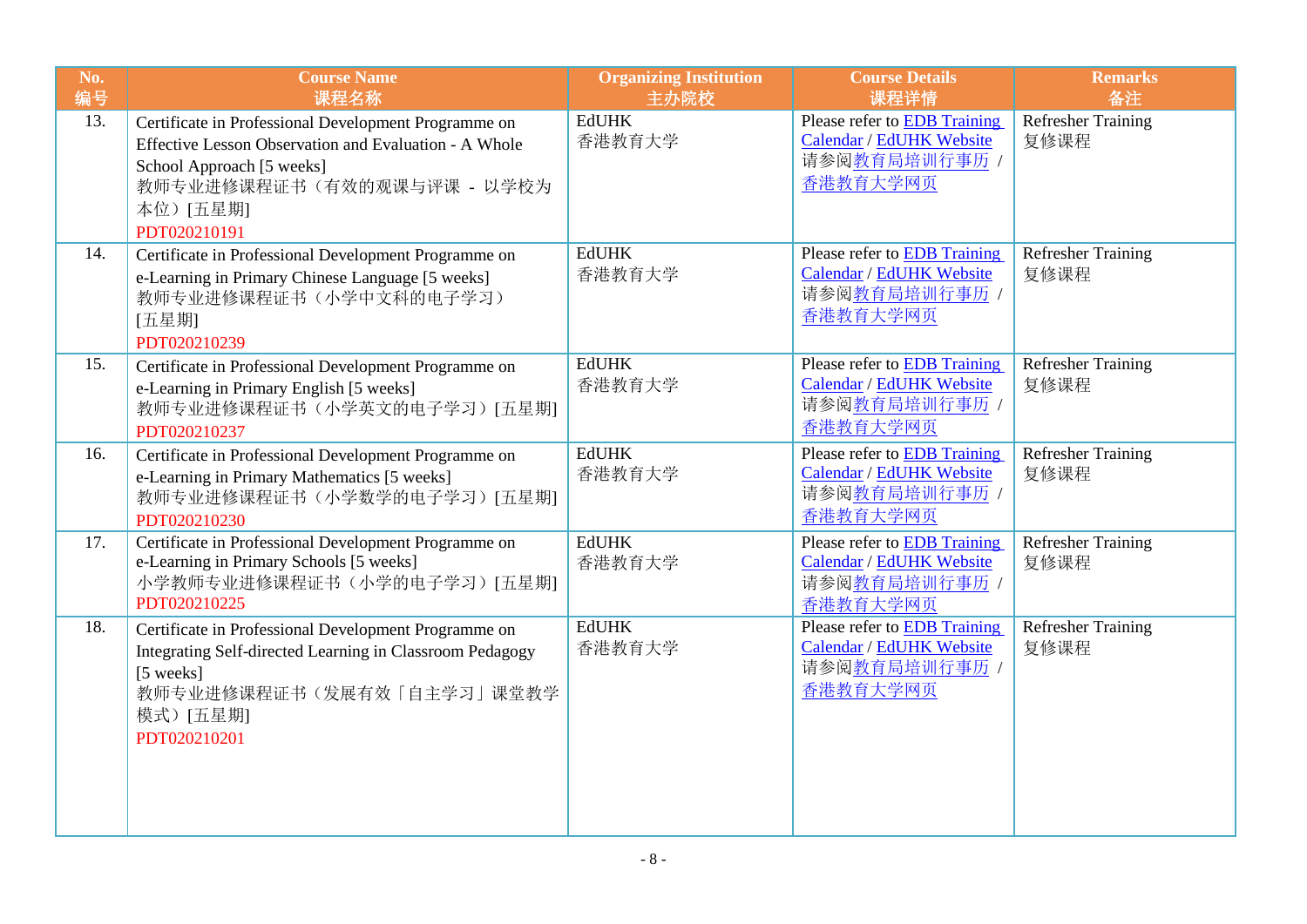| No.<br>编号 | <b>Course Name</b><br>课程名称                                                                                                                                                                                                                          | <b>Organizing Institution</b><br>主办院校 | <b>Course Details</b><br>课程详情                                                                        | <b>Remarks</b><br>备注              |
|-----------|-----------------------------------------------------------------------------------------------------------------------------------------------------------------------------------------------------------------------------------------------------|---------------------------------------|------------------------------------------------------------------------------------------------------|-----------------------------------|
| 19.       | Certificate in Professional Development Programme on<br>Knowledge Management for Enhancing School Development<br>[5 weeks]<br>教师专业进修课程证书(知识管理与学校发展)[五星期]<br>PDT020210195                                                                            | <b>EdUHK</b><br>香港教育大学                | Please refer to EDB Training<br>Calendar / EdUHK Website<br>请参阅 <u>教育局培训行事历</u> /<br>香港教育大学网页        | <b>Refresher Training</b><br>复修课程 |
| 20.       | Certificate in Professional Development Programme on New<br>Paradigm of Learning and Teaching in Physical Education<br>[5 weeks]<br>教师专业进修课程证书(体育学与教之新发展范例)<br>[五星期]<br>PDT020210228                                                                | <b>EdUHK</b><br>香港教育大学                | Please refer to <b>EDB</b> Training<br>Calendar / EdUHK Website<br>请参阅 <u>教育局培训行事历</u> /<br>香港教育大学网页 | <b>Refresher Training</b><br>复修课程 |
| 21.       | Certificate in Professional Development Programme on<br>Optimizing Chinese Language Teaching [5 weeks]<br>提高中国语文教学效益专业进修课程证书 [五星期]<br>PDT020210218                                                                                                  | <b>EdUHK</b><br>香港教育大学                | Please refer to <b>EDB</b> Training<br>Calendar / EdUHK Website<br>请参阅教育局培训行事历 /<br>香港教育大学网页         | <b>Refresher Training</b><br>复修课程 |
| 22.       | Certificate in Professional Development Programme on<br>Organization and Management of Life-wide Learning<br>Activities [5 weeks]<br>教师专业进修课程证书(全方位学习的组织与管理)<br>[五星期]<br>PDT020210202                                                               | <b>EdUHK</b><br>香港教育大学                | Please refer to EDB Training<br>Calendar / EdUHK Website<br>请参阅教育局培训行事历 /<br>香港教育大学网页                | <b>Refresher Training</b><br>复修课程 |
| 23.       | Certificate in Professional Development Programme on<br>Positive Psychology in School Settings: Promoting Mental<br>Health and Creating Positive Learning Environment<br>[5 weeks]<br>教师专业进修课程证书(校园正向心理学: 推广精神健康<br>及建构正面学习环境)[五星期]<br>PDT020210196 | <b>EdUHK</b><br>香港教育大学                | Please refer to EDB Training<br>Calendar / EdUHK Website<br>请参阅教育局培训行事历 /<br>香港教育大学网页                | <b>Refresher Training</b><br>复修课程 |
| 24.       | Certificate in Professional Development Programme on<br>Practical Legal Knowledge for Schools [5 weeks]<br>教师专业进修课程证书(学校的实用法律知识)[五星期]<br>PDT020210194                                                                                               | <b>EdUHK</b><br>香港教育大学                | Please refer to EDB Training<br>Calendar / EdUHK Website<br>请参阅教育局培训行事历 /<br>香港教育大学网页                | <b>Refresher Training</b><br>复修课程 |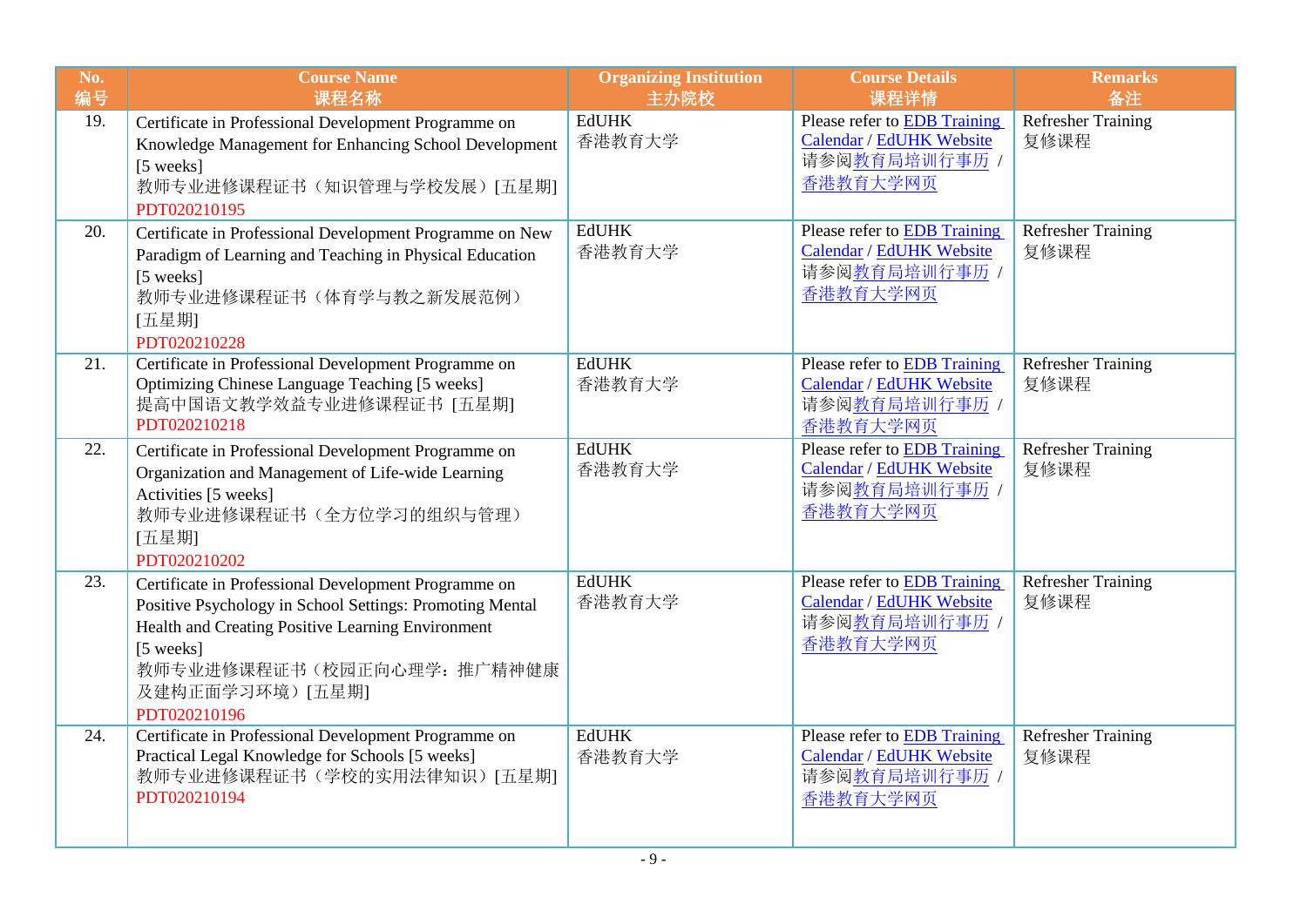| No.<br>编号 | <b>Course Name</b><br>课程名称                                                                                                                                                                            | <b>Organizing Institution</b><br>主办院校 | <b>Course Details</b><br>课程详情                                                                        | <b>Remarks</b><br>备注              |
|-----------|-------------------------------------------------------------------------------------------------------------------------------------------------------------------------------------------------------|---------------------------------------|------------------------------------------------------------------------------------------------------|-----------------------------------|
| 25.       | Certificate in Professional Development Programme on<br>Prevention and Handling of Unruly and Delinquent<br>Behaviours in Schools [5 weeks]<br>教师专业进修课程证书(预防及处理青少年校内违规与违<br>法行为)[五星期]<br>PDT020210193 | <b>EdUHK</b><br>香港教育大学                | Please refer to EDB Training<br>Calendar / EdUHK Website<br>请参阅教育局培训行事历 /<br>香港教育大学网页                | <b>Refresher Training</b><br>复修课程 |
| 26.       | Certificate in Professional Development Programme on<br>School Improvement and Leadership [5 weeks]<br>教师专业进修课程证书(学校改进与领导)[五星期]<br>PDT020210200                                                       | <b>EdUHK</b><br>香港教育大学                | Please refer to EDB Training<br>Calendar / EdUHK Website<br>请参阅教育局培训行事历 /<br>香港教育大学网页                | <b>Refresher Training</b><br>复修课程 |
| 27.       | Certificate in Professional Development Programme on<br>STEM in Physical Education [5 weeks]<br>教师专业进修课程证书(体育学与教之科学、科技、工程<br>及数学范畴) [五星期]<br>PDT020210234                                             | <b>EdUHK</b><br>香港教育大学                | Please refer to EDB Training<br>Calendar / EdUHK Website<br>请参阅教育局培训行事历 /<br>香港教育大学网页                | <b>Refresher Training</b><br>复修课程 |
| 28.       | Certificate in Professional Development Programme on the<br>Teaching of Chinese Language for Non-Chinese Speaking<br>Students [5 weeks]<br>为非华语学生而设的中国语文教学专业进修课程证书<br>[五星期]<br>PDT020210217           | <b>EdUHK</b><br>香港教育大学                | Please refer to EDB Training<br>Calendar / EdUHK Website<br>请参阅教育局培训行事历 /<br>香港教育大学网页                | <b>Refresher Training</b><br>复修课程 |
| 29.       | Diploma Course in Teacher Librarianship (2021-23)<br>(Primary)<br>2021-23 年度学校图书馆主任文凭课程(小学)<br>Course ID: Nil                                                                                         | <b>HKU SPACE</b><br>香港大学专业进修学院        | Please refer to EDBCM<br>97/2021 / HKU SPACE<br>Website<br>请参阅教育局通函第<br>97/2021 号 / 香港大学专业<br>进修学院网页 | Refresher Training<br>复修课程        |
| 30.       | Training Course for Special School Teachers<br>特殊学校教师培训课程<br>SE0020220014                                                                                                                             | <b>EdUHK</b><br>香港教育大学                | Please refer to EDB Training<br>Calendar / EdUHK Website<br>请参阅 <u>教育局培训行事历</u> /<br>香港教育大学网页        | <b>Refresher Training</b><br>复修课程 |